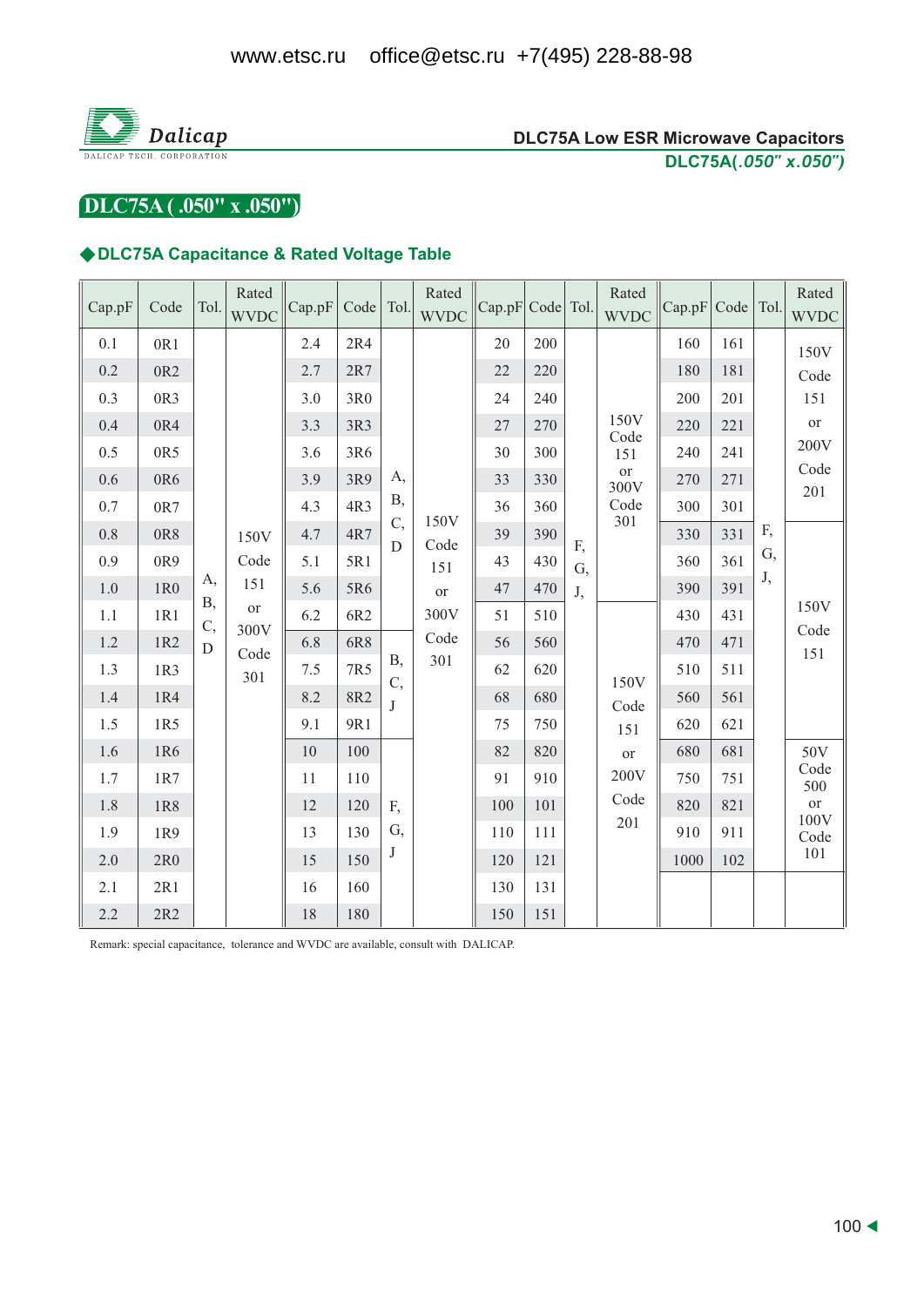

unit:inch(millimeter)

|        |               |                 |                               | Plated               |                       |                |                                             |
|--------|---------------|-----------------|-------------------------------|----------------------|-----------------------|----------------|---------------------------------------------|
| Series | Term.<br>Code | Type / Outlines | Length<br>(L <sub>c</sub> )   | Width<br>$(W_c)$     | Thickness<br>(Tc)     | Overlap<br>(B) | Material                                    |
| DLC75A | W             | Chip            | .055<br>$+.015 \sim -.010$    | .055<br>$\pm .010$   | .057<br>(1.45)<br>max | .024           | $100\%$ Sn<br>Solder over<br>Nickel Plating |
|        | L             |                 | $(1.40+$<br>$0.38 \sim -0.25$ | (1.40)<br>$\pm 0.25$ |                       | (0.6)<br>max   | 90 Sn10Pb<br>Solder over<br>Nickel Plating  |

## ◆ Design Kits

These capacitors are 100% RoHS. Kits contain 10(ten) pieces per value; number of values per kit varies, depending on case size and capacitance.

| Kit        | Description<br>(pF) | Values $(pF)$                                                              | Tolerance    |
|------------|---------------------|----------------------------------------------------------------------------|--------------|
|            |                     | 0.2, 0.5, 0.7, 0.8, 1.0, 1.2, 1.5, 1.8, 2.0, 2.4, 2.7, 3.0, 3.3, 3.9,      | $\pm 0.10pF$ |
| DKDLC75A01 | $0.2 - 10$          | 4.7, 5.6, 6.8, 8.2                                                         | $\pm 0.10pF$ |
|            |                     | 10                                                                         | $\pm$ 5%     |
| DKDLC75A02 | $10 - 100$          | 10, 12, 15, 18, 20, 22, 24, 27, 30, 33, 39, 47, 56, 68, 82, 100            | $\pm$ 5%     |
| DKDLC75A03 | $100 - 1000$        | 100, 120, 150, 180, 200, 220, 240, 270, 300, 390, 470, 560, 680, 820, 1000 | $\pm$ 5%     |